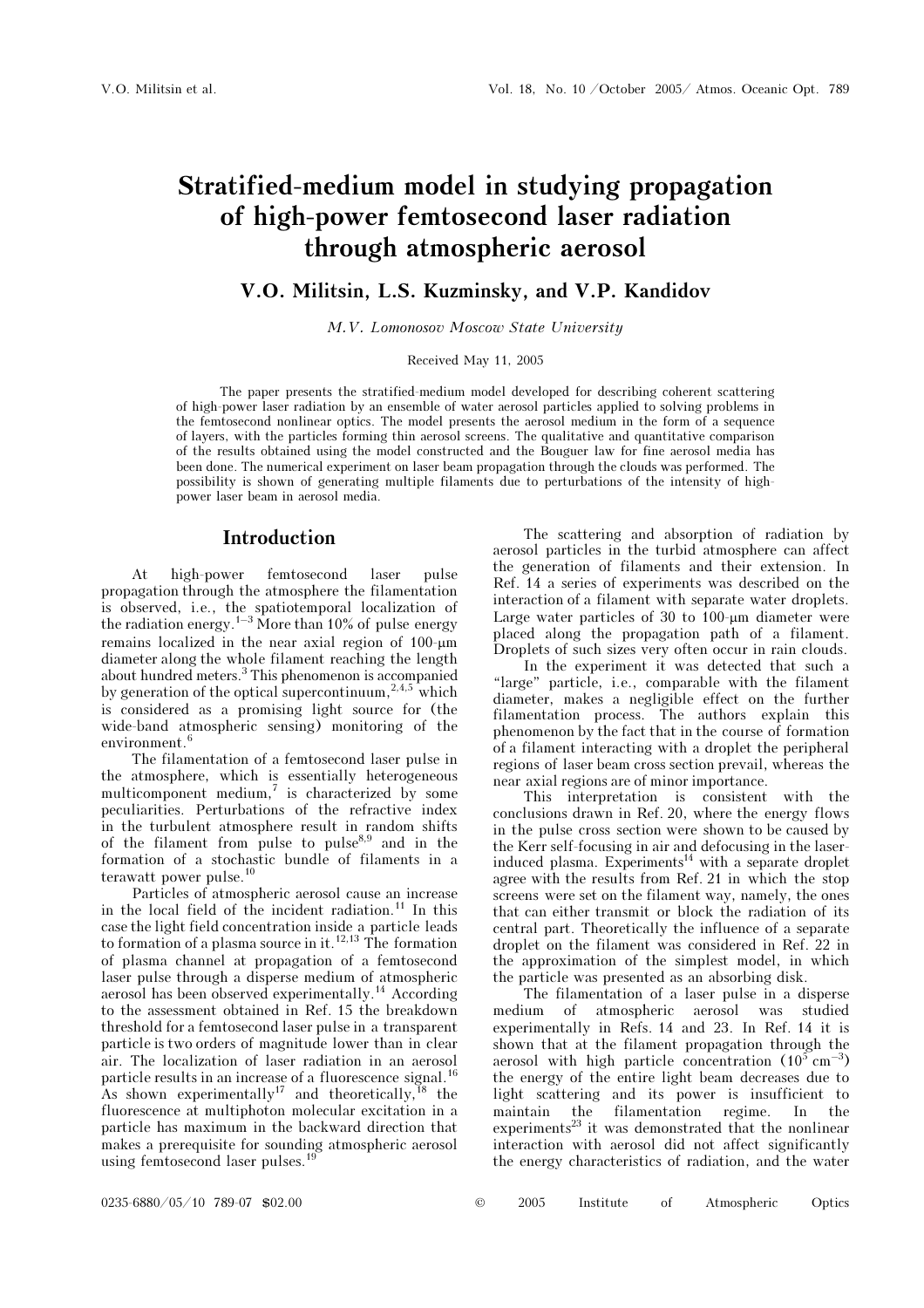aerosol transparency did not change under the action of a femtosecond laser pulse at wavelength of 0.8 μm with the pulse energy up to 17 mJ.

Besides, at laser pulse propagation in the turbid atmosphere (cloudiness, fog, solid-state aerosol) perturbations of light field may occur due to aerosol particles. Because of scattering by particles, the regions with high intensity can be formed, which may serve centers of the filamentation.

Until so far, the influence of light scattering by the atmospheric aerosol particles on the filamentation of a femtosecond laser pulse has not been investigated theoretically. The role was not considered of coherent scattering by a polydisperse ensemble of aerosol particles affecting the generation and formation of the filament in the field of a high-power femtosecond laser pulse. However, chaotically located aerosol particles can essentially influence the filamentation.

In this paper we numerically study the coherent scattering of radiation by aerosol particles and the process of generation of filaments at the places of intensity perturbations caused by the interference of scattered radiation. To describe the field scattering on particles, a model was constructed where the phase wave relations are taken into account at their superposition outside a particle.

## The model of stratified aerosol

It should be noted that the laser pulse filamentation takes place due to strong nonlinearoptical interaction between the radiation and a medium, and for its investigation the theory of transfer and the diffusion approximation are inapplicable,  $24$  as those operate with the beam intensity, which equals the overall density of power flux at incoherent scattering of light field on a large number of disordered particles. Whereas the coherent scattering can significantly affect the pulse filamentation, determining the generation and formation of the multiple filaments, the processes of mutual energy exchange between filaments and the beam.

In calculating the laser pulse field in aerosol, it is necessary to solve the problem of coherent scattering of the radiation for each particle of the ensemble. The filament length may be several hundreds of meters, and at propagation in the atmospheric cloudiness a pulse interacts with several tens and hundreds thousands of water drops. Analysis of scattering by the Mie theory for such a large ensemble was impossible. Therefore, to solve the above problem it is essential to construct a simple wave model of scattering, which could take into account the phase difference between scattered and transmitted field components. The grounds and possibilities of constructing such a model are the following.

In the case of a laser radiation there exists a separated coordinate, along which the propagation occurs. The existence of such an evolution coordinate makes it possible to construct the propagation models in which the radiation successively passes the layers of continuous medium. For the problem of wave propagation through a randomly inhomogeneous medium the stratified-medium model is the basis for the method of small local perturbations<sup>25</sup> in the turbulent atmosphere, as well as for the phase screens method<sup>26</sup> in the case of a nonlinear medium, the screens of nonlinear phase inversion.<sup>27</sup> From the standpoint of the calculus, the stratified-medium model is a physical prototype of the splitting method by physical factors.<sup>28</sup> The stratified-medium model of laser pulse propagation or the splitting method by physical factors, enable one to make use of the advantages of the numerical methods and algorithms for analysis of separate processes. In our case these are the scattering, diffraction, and nonlinear interaction with the atmosphere. As a result, the stratified-medium model gives a considerable decrease of computing time.

The basic idea of the stratified-medium model in application to laser radiation propagation through water aerosol is that the disperse medium is presented in the form of a series of layers of the width  $\Delta z$ , whose particles are located in plane "aerosol" screens (Fig. 1).

Between the screens free diffraction of radiation with the medium take place. Thus, all the particles of a real medium within a layer of width Δz are considered, within the stratified-medium model, to be concentrated in a thin "aerosol" screen.



Fig. 1. The model of stratified aerosol medium. Dots are water aerosol particles.  $L$  is the transverse dimension of the considered medium,  $\Delta z$  is the distance between the neighbor aerosol screens.

The problem we consider here is characterized by a wide range of spatial scales of variation of light field and aerosol particle size, which can be described by the following system of inequalities:

$$
L > a \gg d_{\rm f} > D \ge h,\tag{1}
$$

where *a* is the beam radius,  $d_f$  is the cross size of a filament, and D is the diameter of an aerosol particle. The inequality (1) is supplemented with the limitations imposed on the size of the calculation region  $L$  and the transverse step of the grid  $h$  to provide adequate results of the numerical investigations. In the air the filament diameter  $d_f$  is ∼ 100 μm, and for a laser beam of radius 1 cm the size of the region  $L$  must exceed the step  $h$  by four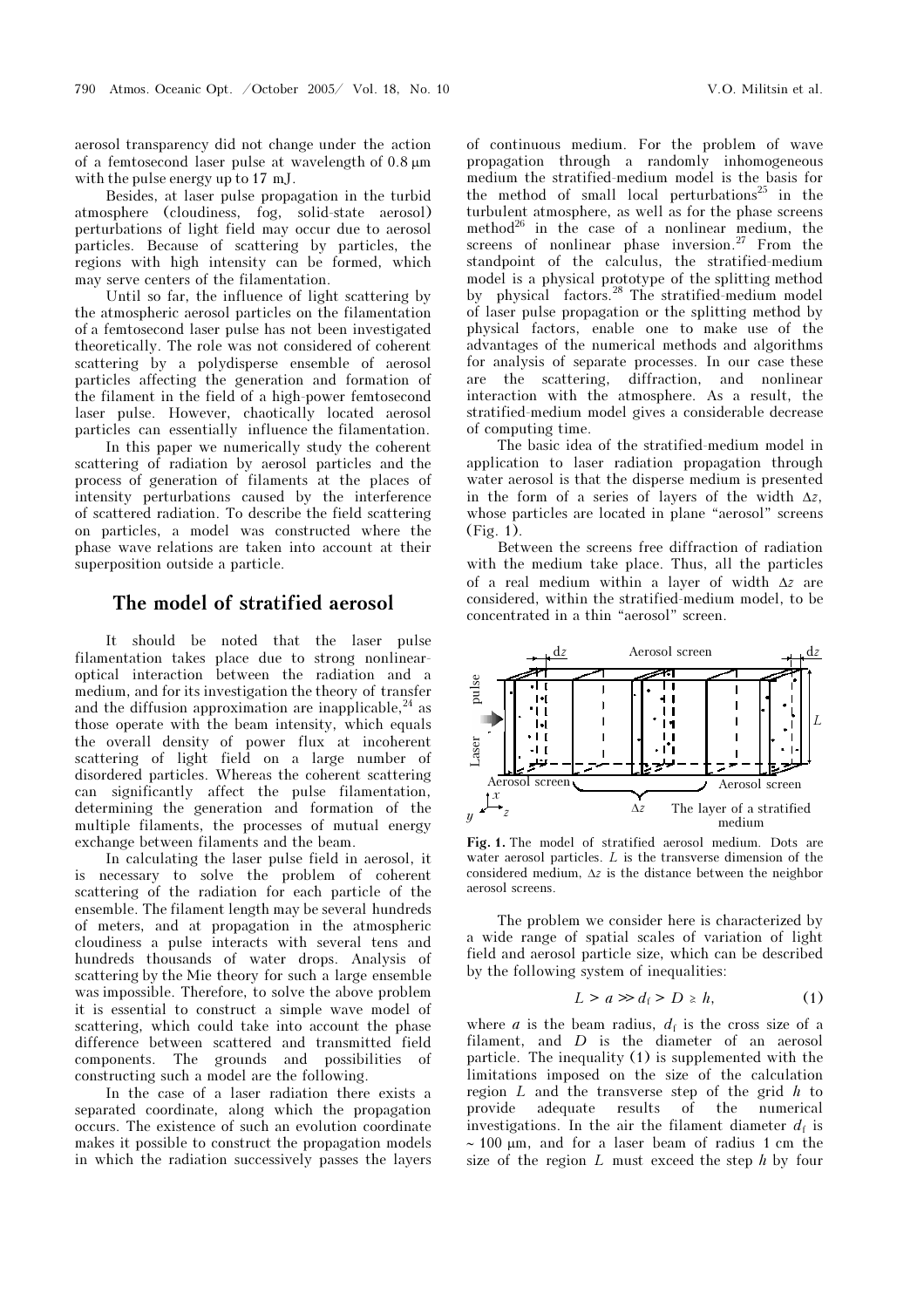orders of magnitude  $L/h \sim 10^4$ . Fulfillment of this condition in the rectangular coordinate system on the plane of the pulse cross section requires excessive computer resources. Therefore, the optimization of the physical model and the construction of an effective calculation algorithm are very important in solving the problem considered.

The aerosol screen in the disperse medium, in contrast to the phase screen in the turbulent atmosphere, has the finite thickness and consists of two parallel planes located at the distance dz (Fig. 1). At the first plane the particle ensemble is given, which scatters the field; at the second plane – the interference of radiation scattered by droplets with an unperturbed field is calculated. In this model, it is generally taken that the aerosol particles are located at the nodes of the design grid. The scattering by different particles of one aerosol screen occurs independently. The water aerosol particles are "soft" and to determine the field scattered by particles the method of anomalous diffraction is used.<sup>24</sup> The field  $E(\mathbf{r}, z)$ , scattered by a particle, is calculated using the Kirchhoff integral<sup>29</sup>

$$
E(\mathbf{r},z) =
$$

$$
=-\frac{i}{\lambda}\iint\limits_{S_D}\left(e^{-i\rho(\xi,\eta)}-1\right)e^{-ikl(\xi,\eta,\mathbf{r},z)}\frac{E_0}{l(\xi,\eta,\mathbf{r},z)}\mathrm{d}\xi\mathrm{d}\eta,\qquad(2)
$$

where  $E_0$  is the electric field strength of the incident light;  $\lambda$  and  $k$  are the wavelength and the wave number, respectively;  $l(\xi, \eta, r, z)$  is the distance from the point  $(\xi, \eta)$ , located in the diameter plane of the particle  $z = 0$ , to the observation point  $(r, z)$ . The parameter  $\rho(\xi, \eta)$ , being equal to the phase shift of the beam transmitted through a particle at the point with coordinates  $(\xi, \eta)$ , is determined depending on the method the anomalous diffraction is treated with. The integral is taken over the cross section  $S_D$  of a spherical particle. The constructed model of aerosol screen enables us to describe the coherent scattering of the wave by particles and the interference of scattered waves.

The scattering by particles results in the angular deviation of the wave vector  $k$ , and, hence, in the appearance of the field components divergent from the direction of propagation. In the numerical experiment, the calculation area of the finite dimension L is used, and these components can be reflected from its boundaries. To eliminate the possibility of reflection of radiation from the boundaries, the absorption coefficient is introduced in the boundary area of the grid, which increases smoothly along the direction toward the boundary. Such absorption removes the scattered field from the field of consideration and thus is responsible for the decrease of the beam energy at scattering.

The thickness of the aerosol screen dz was chosen under condition that the fields scattered by particles in one plane do not overlap in the second plane. Besides, the thickness of the aerosol screen dz should be much less than the layer width  $\Delta z$ .

In the numerical simulation the thickness of aerosol screen was chosen to be equal to  $dz = 2$  mm and the layer thickness  $\Delta z = 15$  cm. In simulating the coherent scattering of a radiation beam with the wavelength  $\lambda = 0.8 \text{ µm}$  radius  $a = 2.5 \text{ mm}$  in the disperse medium with the particle density up to  $N =$  $= 100 \text{ cm}^{-3}$  and their radii  $R = 2$ –10 μm we used the calculation grid of the size  $L = 7.5a$  and the step ∼ 20 μm.

To illustrate the influence of aerosol screen on the radiation propagation, we have considered the screen with one water particle of radius  $R = 2 \mu m$ , located on the axis of a collimated beam of the Gaussian profile. Figure 2 shows near axial  $(|x| \leq 0.5 a)$  intensity distribution  $I(x)$  in two planes outside the aerosol screen.



Fig. 2. The intensity profile in the near axial region of a collimated Gaussian beam, scattered by a single water droplet of radius  $R = 2 \mu m$ , located on its axis. The distance of propagation z behind the aerosol screen:  $z = 15$  cm (*a*);  $z = 30$  cm (b).  $I_0$  is the intensity on the axis of an incident beam of radius  $a = 2.5$  mm.

The diffraction at a single layer of the width  $\Delta z = 15$  cm smoothes the interference of perturbations occurring due to superposition of unperturbed wave and the wave scattered by a single spherical droplet (Fig. 2a). The contrast of the interference fringes formed at scattering by a single particle is low, and the relative variation of intensity in maxima and minima does not exceed 1%. Later on (Fig. 2b) the contrast of the interference pattern decreases. The effect of a single particle of size 2 μm on the beam intensity distribution is weak. Nevertheless, the laser beam scattering by an ensemble of particles results in a significant distortion of the radiation intensity profile.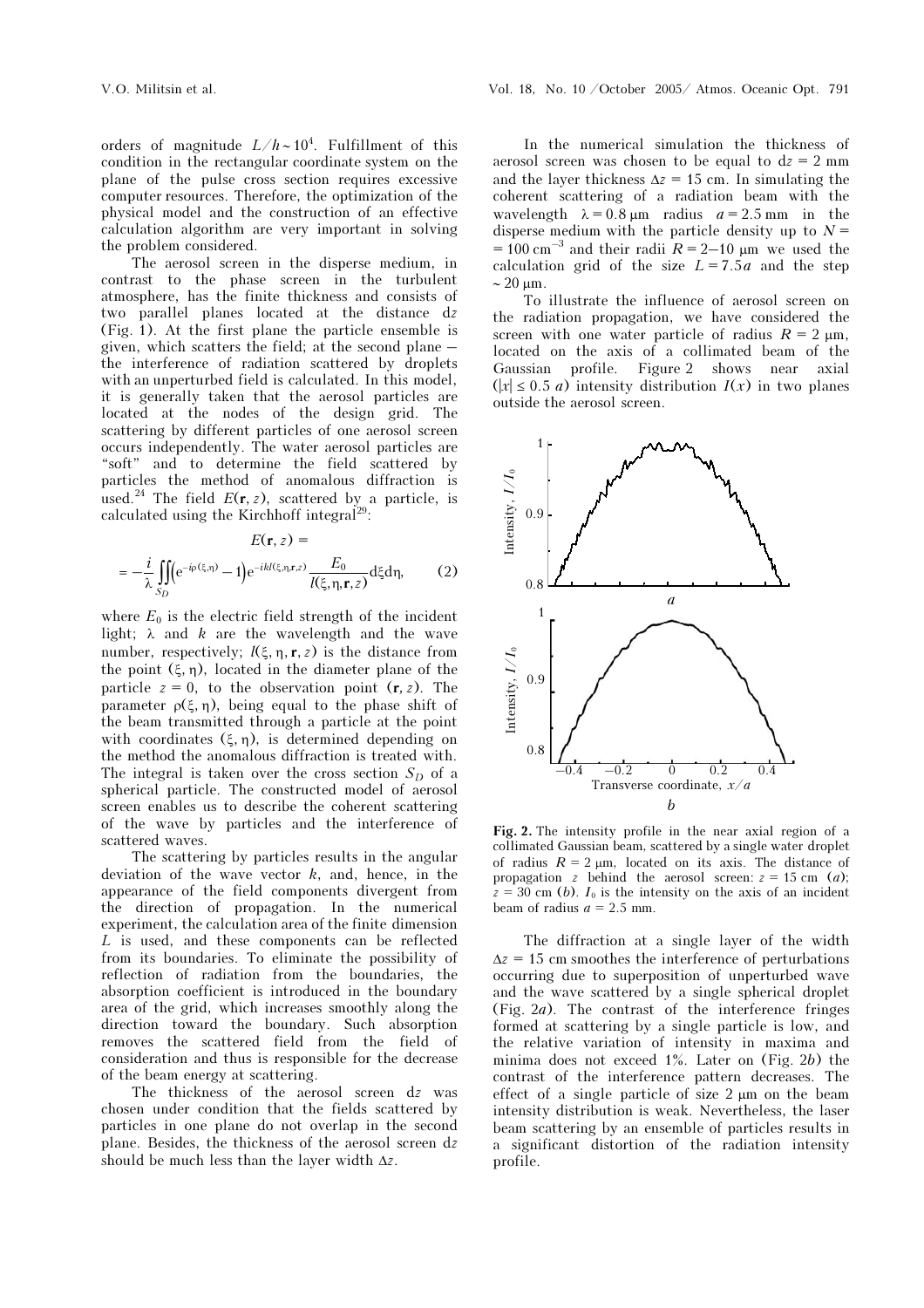This is shown in Fig. 3, where the intensity profile is given in a beam emitted at the distance  $z = 1.5$  m through the chain of 10 aerosol screens, each of those contains ∼5000 water droplets of the radius  $R = 6 \text{ µm}$ .



Fig. 3. The beam intensity profile.

In each screen the particles were positioned randomly at the grid nodes according to a uniform distribution. This example corresponds to the stratified-medium model of a monodisperse medium with the particle concentration  $N = 100 \text{ cm}^{-3}$ . In this case, the intensity fluctuations produced by the wave interference scattered by the many randomly located particles, reach 10%.

# Laser beam scattering by a monodisperse aerosol

To demonstrate the stratified-medium model, we consider, as an example, the laser beam scattering by monodisperse media with the sizes of water particles  $R = 2$ , 6 and 10  $\mu$ m. The particle concentration is chosen to be the same and equal to  $N = 100 \text{ cm}^{-3}$ , that corresponds to the atmospheric cloudiness. The absorption in water particles is low, and its effect on the beam propagation is not taken into account. The propagation length in all cases was  $z \approx 24.5$  m that is one half of the diffraction length for a laser beam of the selected radius. The model of stratified-medium contained a series of ∼ 160 statistically independent aerosol screens. Profiles of the mean beam intensity in aerosol medium were determined by the Monte Carlo method over the array of 40 statistically independent realizations of the series of screens.

Mean profiles of laser beam intensity for media with different particle sizes are denoted by the solid curve in Fig. 4. The intensity profiles are shown by dashed line for the radiation propagated through the medium without particles. Note that because of scattering the average intensity of the beam propagated through the disperse medium is less than in the absence of particles. With the increase of the particle diameter their scattering cross section  $\sigma_{\rm n}$ grows and at a constant concentration N the power attenuation, caused by the scattering, is more essential.



Fig. 4. Mean beam intensity profiles obtained by the method of statistical tests using the ensemble of 40 realizations of a monodisperse aerosol with the particle concentration  $N = 100 \text{ cm}^{-3}$  and size of droplets  $R = 2$  (*a*); 6 (b), and 10  $\mu$ m (c). The result of estimating by the Bouguer law is shown by a point at  $x = 0$ . The distance of propagation  $z \approx 24.5$  m.

For estimating the obtained results we use the Bouguer law for the intensity  $I(z)$  in the disperse medium<sup>24</sup>:

$$
I(z) = I_{d}(z)e^{-\tau},
$$
 (3)

where  $\tau(z)$  is the optical depth;  $I_d(z)$  is the radiation intensity in the absence of aerosol at propagation to the distance z in the scattering medium. In the case of monodisperse aerosol the optical depth τ equals:

$$
\tau = \sigma_{\rm p} N z. \tag{4}
$$

With the increasing particle size,  $R$ , the optical depth τ of the medium rises at equal particle concentration, and the beam intensity is attenuated significantly. Using the tabulated values $30$  for the scattering cross section of water droplets at the wavelength  $\lambda = 0.8$  μm, the intensity on the beam axis in the considered media was calculated by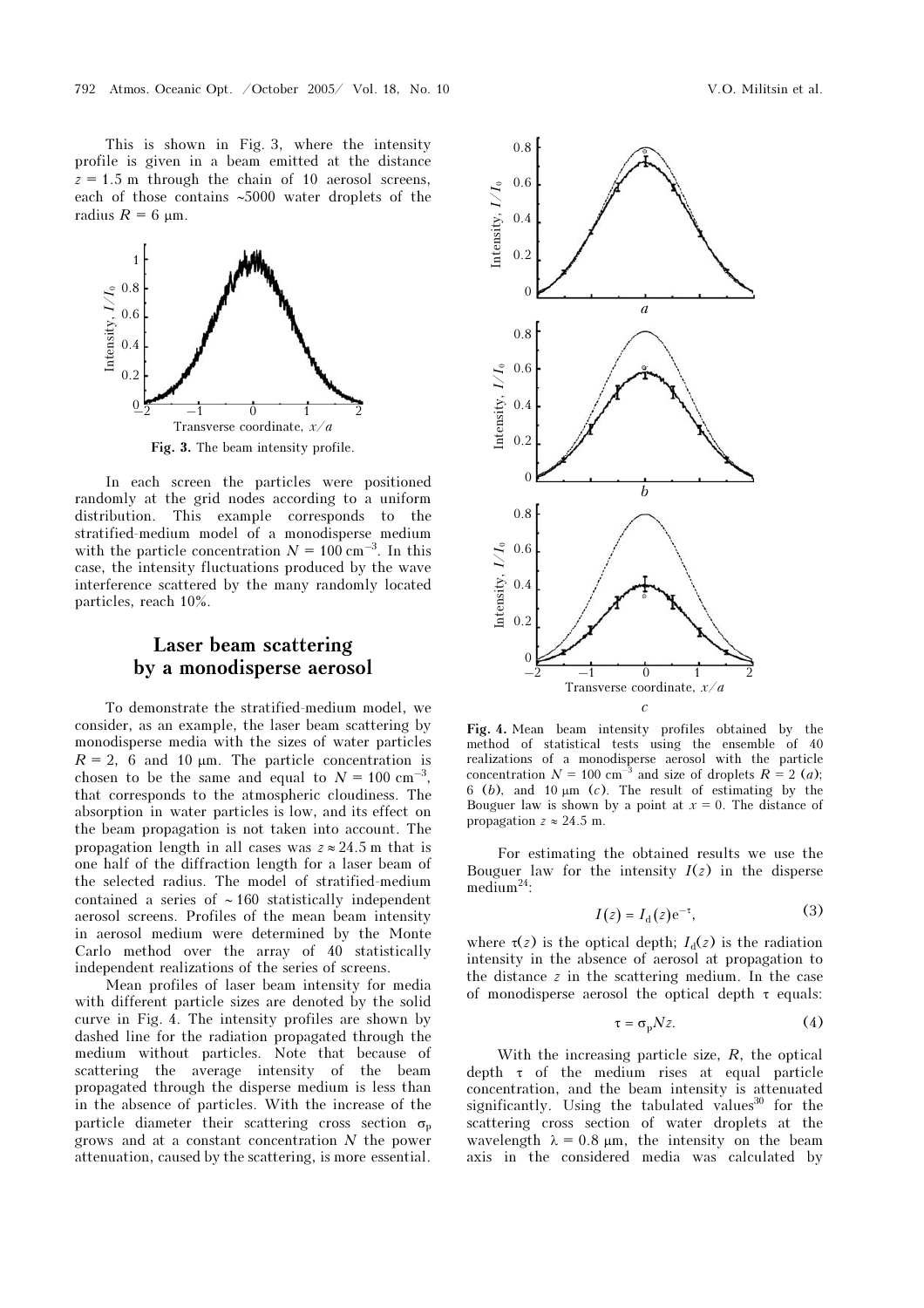formulas (3) and (4). The obtained values are shown in Fig. 4 by separate points at  $x = 0$ .

Deviations of the results obtained by simulation from the given estimations can be explained by the fact that the Bouguer law was derived in the approximation of single scattering. The contribution of single scattered radiation to the intensity  $I(z)$ calculated according to the known methods<sup>24</sup> is no more than 0.1% under conditions accepted in simulation. Besides, the influence of multiple scattered radiation on the value  $I(z)$  can be found to be significant. With the increase in the particle size, the width of the beam pattern of scattered radiation is narrowed, and the influence of multiple scattered component on the beam axial intensity increases.

# Scattering by an aerosol polydispersion

The particle size-distribution function in the atmospheric cloudiness was approximated by the modified gamma-distribution<sup>24</sup>:

$$
g(R) = AR^{\alpha} e^{-\eta R^{\gamma}},
$$
 (5)

where A is the normalization constant;  $\alpha$ ,  $\eta$ , and  $\gamma$  are the distribution parameters. which for are the distribution parameters, which for stratocumulus of C1 class are equal to<sup>24</sup>:  $\alpha = 6$ ,  $\eta = 1.5 \,\mu\text{m}^{-1}$ , and  $\gamma = 1$ . The characteristic concentration of water drops in such a cloud is  $N = 100 \text{ cm}^{-3}$ . Particles with the radii  $R = 2-10 \mu m$  dominate in such a cloud. The stratified-medium model contains a series of statistically independent aerosol screens located every 15 cm along the beam. At generation of random ensemble of particles at the screen the distribution function  $g(R)$  was replaced by the piecewise constant function of the particle radius  $R$ with the step of 1  $\mu$ m.



Fig. 5. The average intensity profile of laser beam with the radius  $a = 2.5$  mm at the scattering in stratocumulus.

We have considered the laser beam propagation in a polydisperse cloud medium along the path of the length  $z = 50$  m. The profile of the mean intensity of the beam, obtained by averaging over 10 statistically independent realizations of the series of aerosol screens, is shown in Fig. 5. The cross section of a light beam in a medium without particles is shown

by a dotted line. The intensity value on the beam axis, obtained from the experimental data, $^{24}$  is shown by a separate point at  $x = 0$ . We can see a good agreement between the numerically calculated and the experimental data. This example shows that the constructed model describes adequately the process of radiation scattering in a real disperse medium.

# Physical pattern of multifilamentation of pulses in aerosol

The origin of the filaments depends upon the Kerr self-focusing of pulsed layers, at which the spatial energy concentration occurs. The central pulse layer, containing peak power, is focused at the minimum distance, thus determining the filament initiation. To investigate the formation of filaments in the high-power femtosecond laser pulse, the stationary approximation is used.<sup>26</sup> In this approximation the dispersion of air is not taken into account, because this factor determines the pulse variation in time and its frequency spectrum, and does not affect the origin of filaments. Laser plasma is not considered as well, because its generation begins at the intensity exceeding  $10^{13} - 10^{14}$  W/cm<sup>2</sup>, i.e., when a nonlinear focus is formed and its intensity increases by  $10-10^2$  times as compared with the initial one. The mathematical model of filament origin in a disperse medium describes the stationary self-focusing of a laser beam, which undergoes coherent scattering by the ensemble of aerosol particles. In this case, the intensity of a beam coincides with the intensity of central pulsed layer determining the filament origin.

According to the accepted approximations the stratified-medium model of the filamentation in a disperse medium comprises a series of layers, each layer containing two screens: aerosol and nonlinear. Such a model enables us to show the nonlinear transformation of the pulse field with the intensity perturbations, occurring at scattering by particles and diffraction in the medium.

To analyze the process of filament generation, we considered the Gaussian beam of radius  $a = 2.5$  mm at the wavelength  $\lambda = 0.8 \mu m$ . The initial beam power exceeded by a factor of  $10^2$  the critical power of self-focusing  $P_{cr}$  in air, which was  $P_{cr} \sim 2 \cdot 10^2$  W (Ref. 7). The parameters of the disperse medium correspond to the stratocumulus with the particle concentration  $N = 100 \text{ cm}^{-3}$  and the particle size distribution (5). The length of propagation was 2 m, that corresponds to 0.04 of the beam diffraction length. At this distance, the stratified-medium model assumes 50 layers with statistically independent aerosol screens.

Figure 6 shows a separate realization of the intensity in the central pulse layer at the distance  $z = 2$  m. In the gray-scale picture of the intensity distribution pattern we can see, in the plane of cross section (Fig. 6a), several randomly located "hot" spots, in which the intensity exceeds the initial maximum value  $I_0$ . It should be noted that in the absence of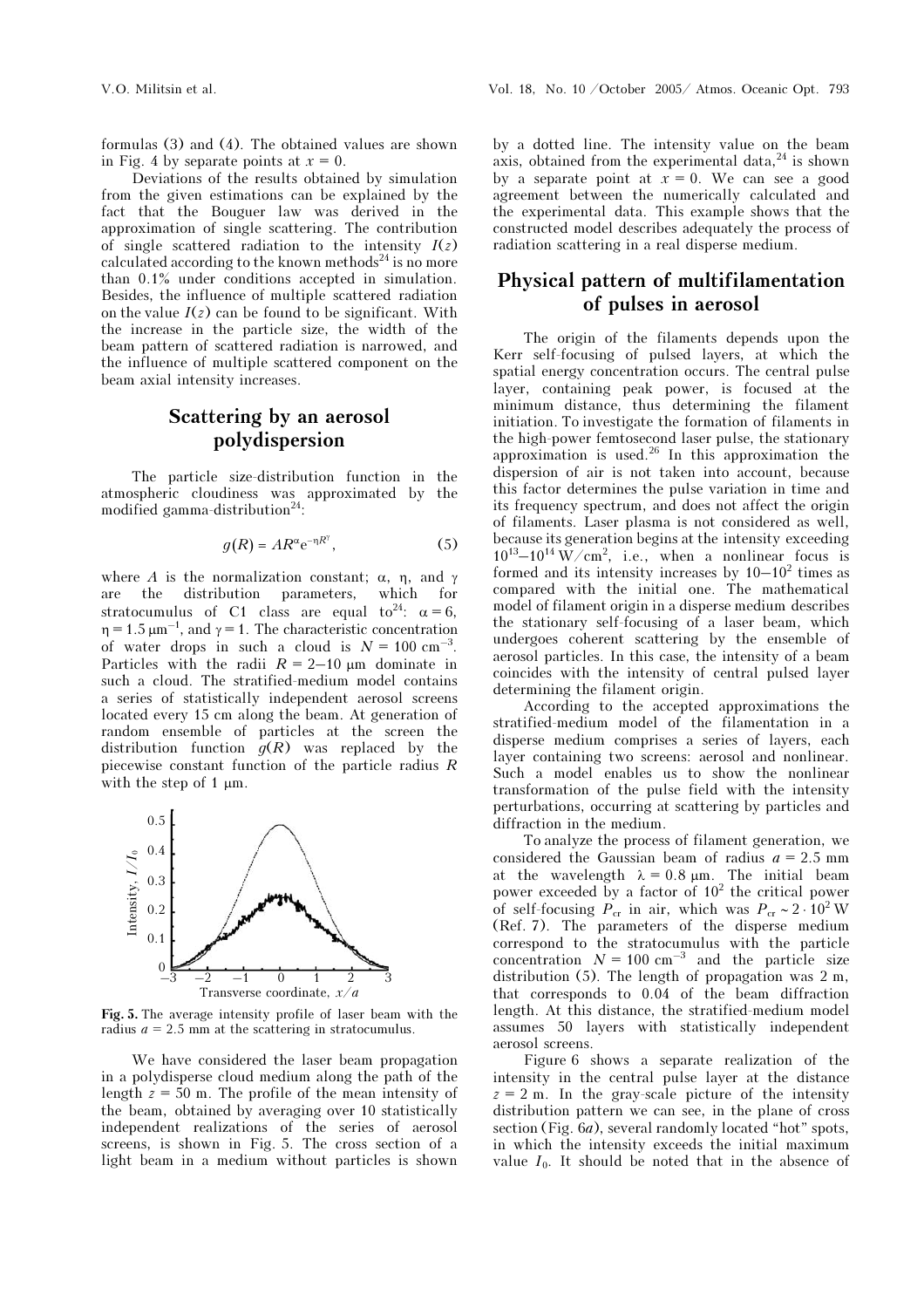perturbations in the pulse one filament on the axis is formed. The above experiment has shown that in the presence of drops the formation of several strong maxima takes place.



Fig. 6. The formation of filaments in the central pulsed layer with the peak power  $P_0 = 100P_{cr}$  in propagating at the distance  $z \approx 2$  m in the stratocumulus with the particle concentration  $N = 100 \text{ cm}^{-3}$ . The intensity distribution  $I(x, y)$  in the plane of the pulse cross section (*a*); the intensity profile in the cross section  $AB$  passing through two "hottest" spots in a beam (b).

Figure 6b shows the intensity profile along a straight line AB passing through two most "hot" spots. The intensity maximum in the left "hot" spot exceeds the initial value  $I_0$  by more than 5 times, and in the right "hot" one by more than 30 times. Thus, in spite of random distribution of drops-scatterers, over the disperse medium the Kerr self-focusing in air forms the perturbations at a relatively short distance, in which the intensity exceeds the initial one by several tens of times.

The obtained intensity distribution  $I(x, y)$  enables one to assess the radiation power  $P_{\text{hs}}$  at "hot" spots of the beam. According to the assessments made the power in the left "hot" spot is  $P_{\text{hs}} \sim 9P_{\text{cr}}$ , in the right spot the power  $P_{\text{hs}} \sim 11P_{\text{cr}}$ . Because the power within the beam perturbations significantly exceeds the critical power of self-focusing in air  $P_{cr}$ , one can expect that in laser pulses of terawatt power the intensity maxima become centers of filament formation randomly located in space.

### **Conclusions**

The stratified-medium model of coherent scattering of high-power laser radiation has been developed using the water aerosol particle ensemble as an example. The model is based on the presentation of aerosol medium in the form of a series of layers, in which particles are grouped in thin aerosol screens. Among the aerosol screens of the model the diffraction and nonlinear interaction of radiation with the medium take place. The model enables one to calculate the laser radiation field at its propagation in mono- and polydisperse clouds.

Analysis of test problems of laser beam propagation through mono- and polydisperse aerosol shows that the proposed model adequately describes the scattering by an ensemble of particles.

It is shown that the occurrence of maxima in the laser beam intensity distribution at coherent radiation scattering by aerosol particles can result in the generation of multiple random filaments at high-power laser pulse propagation through the disperse medium.

#### Acknowledgments

This work has been supported by the Russian Foundation for Basic Research (grant No. 03–02– 16939).

#### References

1. A. Braun, G. Korn, X. Lin, D. Du, J. Squier, and G. Mourou, Opt. Lett. 20, 73–75 (1995).

2. E.T.J. Nibbering, P.F. Curley, G. Grillon, B.S. Prade, V.A. Franco, F. Salin, and A. Mysyrowicz, Opt. Lett. 21, 62–64 (1996).

3. A. Brodeur, C.Y. Chien, F.A. Ilkov, S.L. Chin, O.G. Kosareva, and V.P. Kandidov, Opt. Lett. 22, 304– 306 (1997).

4. O.G. Kosareva, V.P. Kandidov, A. Brodeur, C.Y. Chien, and L.S. Chin, Opt. Lett. 22, 1322–1334 (1997).

5. V.P. Kandidov, O.G. Kosareva, I.S. Golubtsov, W. Liu, A. Becker, N. Akozbek, C.M. Bowden, and S.L. Chin,

Appl. Phys. B 77, 149-165 (2003).<br>6. J. Kasparian, M. Rodriguez, 6. J. Kasparian, M. Rodriguez, G. Mejeau, J. Yu, E. Salmon, H. Wille, R. Bourayou, S. Frey, Y.-B. Andre, A. Mysyrowicz, R. Sauerbrey, J.-P. Wolf, and L. Wöste, Science 301, 61–64 (2003).

7. V.P. Kandidov, O.G. Kosareva, E.I. Mozhaev, and M.P. Tamarov, Atmos. Oceanic Opt. 13, No. 5, 394–401 (2000).

8. S.L. Chin, A. Talebpour, J. Yang, V.P. Kandidov, O.G. Kosareva, and M.P. Tamarov, Appl. Phys. 74, 67–76  $(2002)$ 

9. V.P. Kandidov, O.G. Kosareva, M.P. Tamarov, A. Brode, and S. Chin, Kvant. Elektron. 29, No. 10, 73–77 (1999). 10. S.A. Shlenov and V.P. Kandidov, Atmos. Oceanic Opt.

17, No. 8, 571–575 (2004). 11. A.A. Zemlyanov and Yu.E. Geints, Atmos. Oceanic Opt. 16, No. 10, 822–825 (2003).